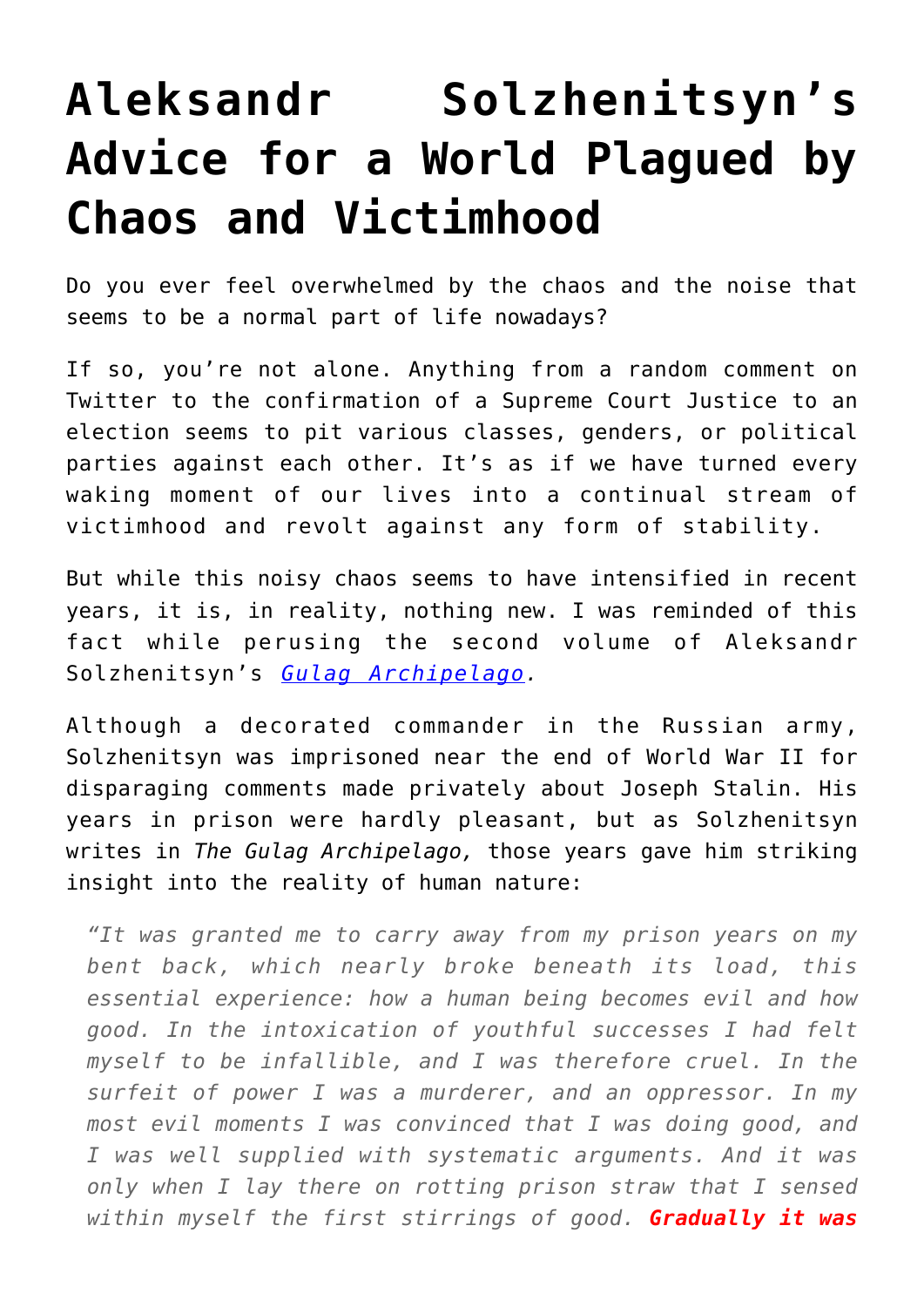*disclosed to me that the line separating good and evil passes not through states, nor between classes, nor between political parties either – but right through every human heart – and through all human hearts. This line shifts. Inside us, it oscillates with the years. And even within hearts overwhelmed by evil, one small bridgehead of good is retained. And even in the best of all hearts, there remains … an unuprooted small corner of evil."*

## Solzhenitsyn goes on to say:

*"Since then I have come to understand the truth of all the religions of the world: They struggle with the evil inside a human being (inside every human being). It is impossible to expel evil from the world in its entirety, but it is possible to constrict it within each person."*

This realization led Solzhenitsyn to recognize the problem with revolutions, namely, "They destroy only *those carriers* of evil contemporary with them…. And they then take to themselves as their heritage the actual evil itself, magnified still more."

What strikes me most about these words is that Solzhenitsyn had every right to be a "victim." In fact, his regular persecution gave him a much bigger claim to victimhood than the "victims" of modern culture have.

Yet Solzhenitsyn refused to claim that victimhood. He refused to blame race, or class, or gender, or political party for the evils in the world that were afflicting him. Instead, he took time to examine his own heart and recognized that he was just as much at fault for the evil problems in the world as were his persecutors.

I wonder how much the noise and confusion in today's world would be solved if we each did the same as Solzhenitsyn.